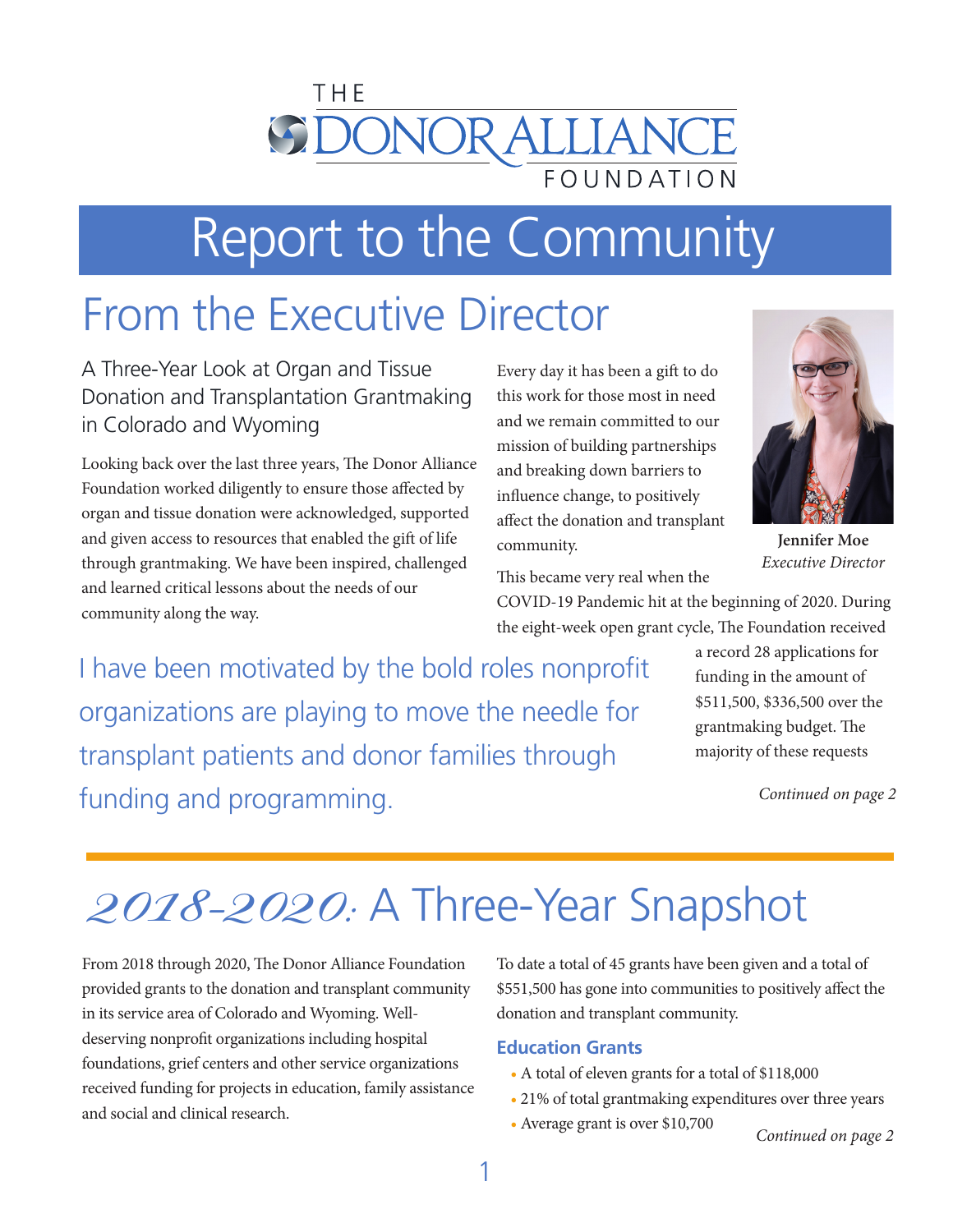#### OUR MISSION

To build partnerships and break down barriers to influence change that will positively affect the donation and transplant community.

#### OUR VISION

To ensure those affected by organ and tissue donation are acknowledged, supported and given access to resources that enable the gift of life.

#### A Three-Year Snapshot

*continued from page 1*

- Tend to be for behavioral projects or expanded reach
- Extend current programming

#### **Family Assistance Grants**

- A total of twenty-one grants for a total of \$184,500
- 33% of total grantmaking expenditures over three years
- Average grant is nearly \$8,800
- Tend to be for immediate family assistance funds
- Highly sought after and best for institutions already doing the work

#### **Research Grants**

- A total of thirteen grants for a total of \$249,000
- Four have been social research grants
- 45% of total grantmaking expenditures over three years
- Average grant is over \$19,000
- Mostly seed grants, to test and gather data in order to apply for larger funding
- Mostly clinical but serve a purpose for future funding; difficult to conduct in a 12-month period

## 2018 GRANTEES

**The Foundation closed its first grant cycle on July 16, 2018 with a total of 19 applications and total dollar amount requested, \$306,500. The Donor Alliance Foundation Board voted to approve thirteen grants to seven nonprofit organizations in the amount of \$201,500.**

#### **Education Grantees**

**Children's Hospital Colorado National Kidney Foundation, Inc.**

#### **Family Assistance Grantees**

**American Transplant Foundation Children's Hospital Colorado**

**Liver Health Connection**

- **Rocky Mountain Children's Health Foundation**
- **St. John's Hospital Foundation (WY)**

#### **Research Grantees** *(social & clinical)*

**Children's Hospital Colorado Regents of the University of Colorado University of Colorado Denver (5)**

#### From The Executive Director

#### *continued from page 1*

were in the area of family assistance. With the direction of The Foundation Board, we were able to give nearly half of our grantmaking budget to applicants in that program area.

I have seen such innovation, creativity and willingness to adapt despite a challenging climate. These people and stories are who continue to shape the way The Donor Alliance Foundation gives grants and improves the community.

## Want to learn more?

Please join our mailing list to be informed of our open grant cycles and programs.

Contact Jennifer Moe: *jmoe@donoralliancefoundation.org* or visit our web site: *www.DonorAllianceFoundation.org*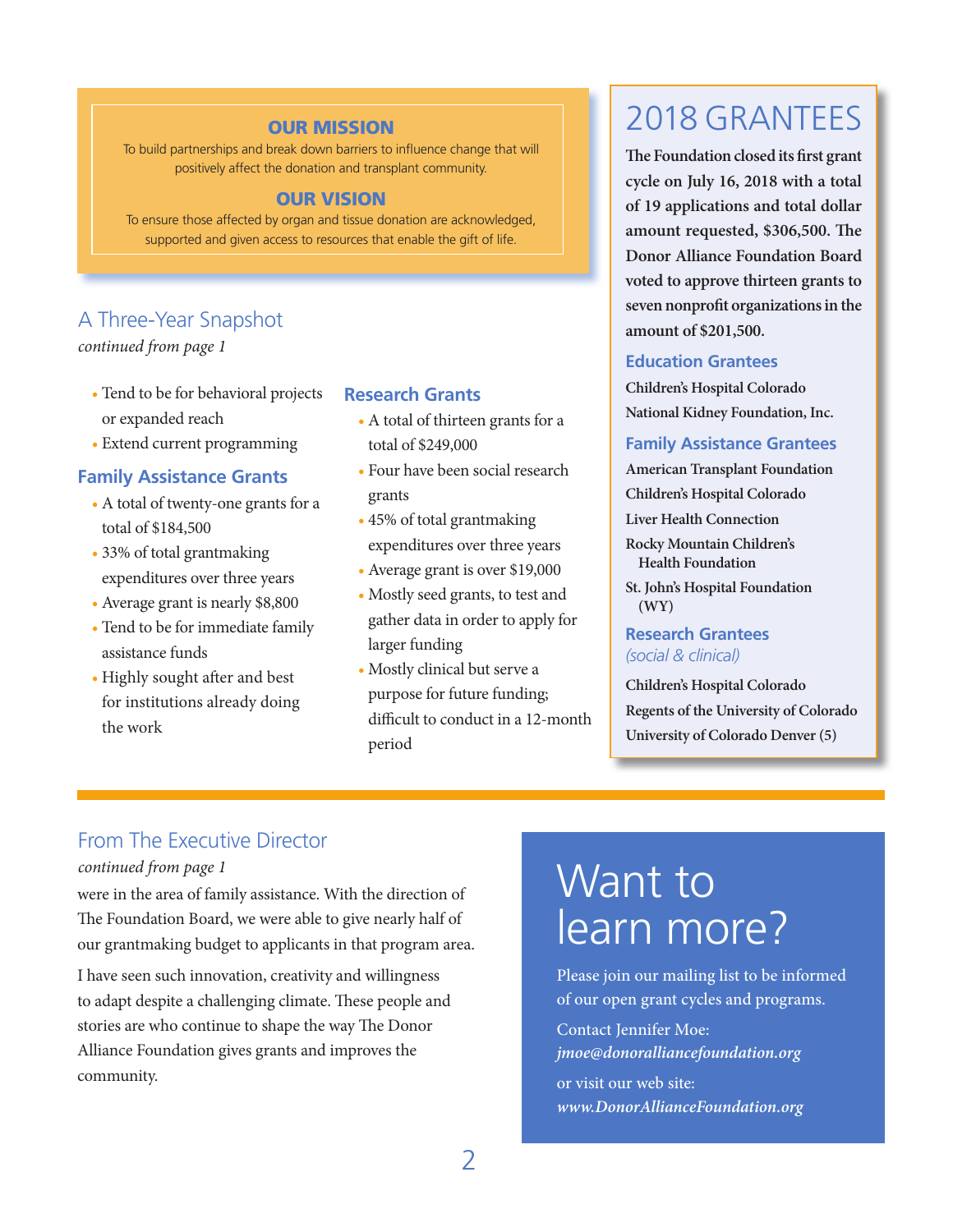## GRANTEE SPOTLIGHT: Children's Hospital Colorado

Barriers and Disparities in Listing for Pediatric Solid Organ Transplant: Enhancing Understanding and Targeted Interventions



The Children's Hospital Colorado Foundation is passionate about increasing access to transplants for all and reducing health disparities that contribute to inequity. Two grants from The Donor Alliance Foundation have provided some of the critical funding to support this goal.

The Children's Hospital Colorado Foundation analyzed data from its center, including 183 kidney, liver, and heart transplant patients and identified the primary barriers that impacted listing time. The most common barriers for patients and families were financial, followed by caregiver challenges around mental health and patient medical problems that impacted candidacy. The team utilized a comprehensive path model to investigate demographic factors and barriers rather than individually analyzing each factor, which has not been studied in pediatric transplant. The model demonstrated that higher age, kidney and liver organ type (relative to heart), and presence of social (i.e., unstable home environment, lack of parental supervision, child

protective services involvement), medical, administrative/motivation, and financial barriers were all directly associated with a longer time to listing.

While its first grant enabled The Children's Hospital Colorado

> Foundation to complete comprehensive chart reviews, the second grant

helped fund the transplant psychology team and biostatistics partners to understand the data and complete complex statistical analyses. The impact of this work is extensive and significant, and our second grant focused on how we utilize the results to intervene when patients and families have challenges and when health disparities are present.

The impact of this research will be greater accessibility to transplant and equality for pediatric transplant patients.

After addressing these and other barriers many families faced, all felt greatly supported by the comprehensive resources and additional support, highlighting the importance of early intervention for barriers and

the importance of reducing health disparities to promote equitable access to transplantation.

## 2019 GRANTEES

**The Foundation closed its second grant cycle on July 31, 2019 with a total of 18 applications and total dollar amount requested, \$315,500. The Donor Alliance Foundation Board voted to approve fourteen grants to eleven nonprofit organizations in the amount of \$175,000.**

#### **Education Grantees**

**American Liver Foundation Children's Hospital Colorado Foundation Chris Klug Foundation National Kidney Foundation, Inc. Wyoming Medical Center Foundation** 

#### **Family Assistance Grantees**

**American Transplant Foundation (2)**

**Children's Hospital Colorado Foundation**

#### **Judi's House**

**Rocky Mountain Children's Health Foundation**

**University of Colorado Hospital Foundation** 

#### **Research Grantees** *(social & clinical)*

**Children's Hospital Colorado Foundation**

**University of Colorado Transplant Center**

**University of Colorado Hospital**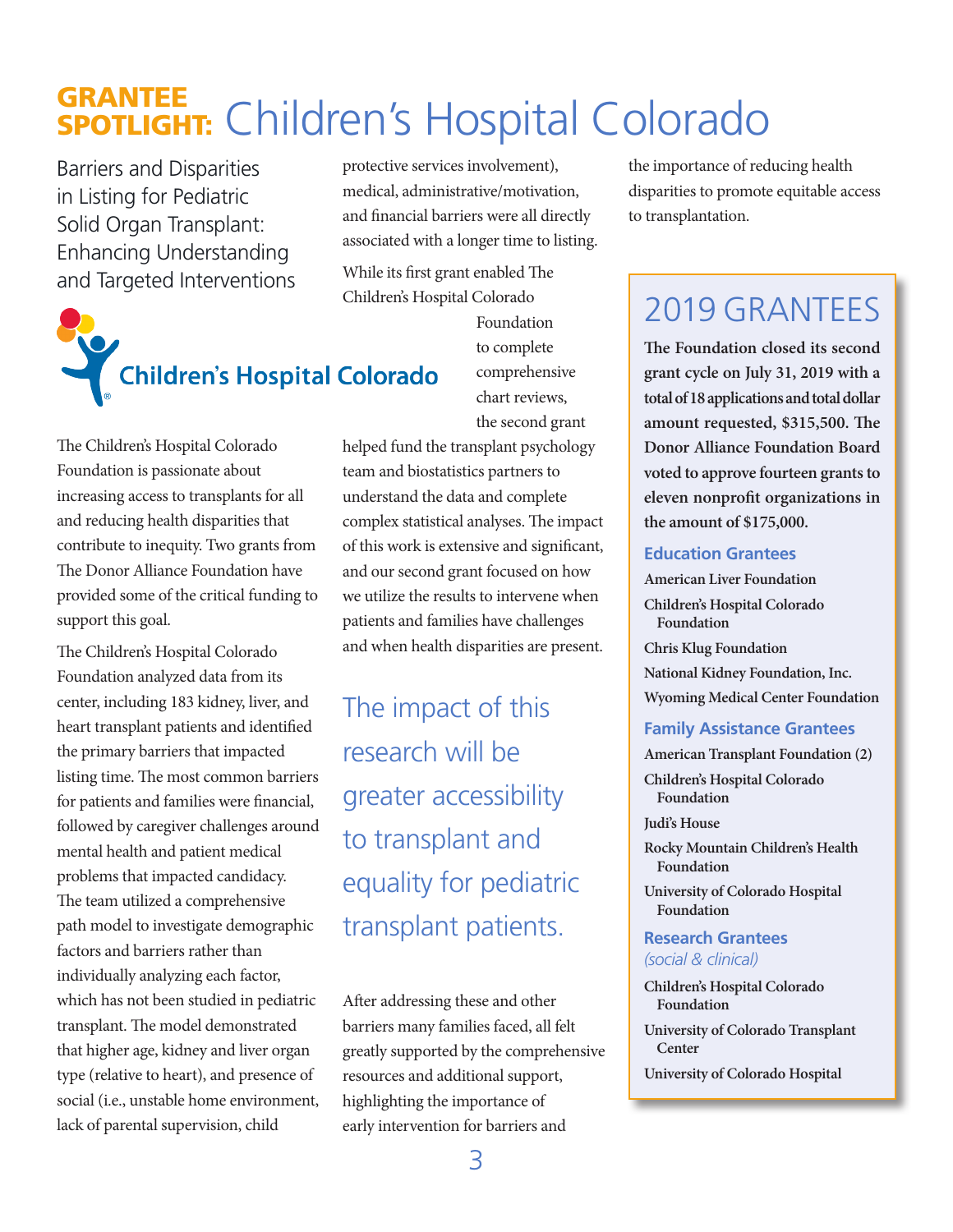## GRANTEE **SPOTLIGHT:** National Kidney Foundation

The Big Ask: The Big Give

The National Kidney Foundation has been privileged to receive two grants from The Donor Alliance Foundation, in 2019 and 2020, supporting its living donor initiative: The Big Ask: The Big Give (BABG).



BABG consists of two trainings. First Steps to Transplant is geared towards dialysis

patients who are interested in finding out more about the process of being referred to a transplant center and the transplant evaluation process of being added to the waiting list. Finding a Living Donor is designed for waitlisted patients, their family members, caregivers and advocates who are taught strategies for using effective tools and tips to create and share their stories to find a living donor.

In 2019 The National Kidney Foundation was able to reach 170 patients (goal was 150) and family members delivering one First Steps to Transplant and two Finding a Living Donor workshops (both in English and Spanish).

In the First Steps to Transplant workshop, a total of 36 percent of participants took the next steps towards transplant, including speaking with a nephrologist or dialysis social worker, getting information on local transplant centers and/ or self-referring for a transplant evaluation. Similarly, in the Finding a Living Donor workshops, 31 patients had 52 potential donors step forward and 38 percent received a kidney transplant.

Based upon our feedback from the 2019 workshops, The National Kidney Foundation submitted a 2020 grant to pivot the in-person workshops to a

#### INITIAL RESULTS

Participant received kidney from her sister

Potential living donor stepped forward to be evaluated to donate a kidney to a pediatric patient

Participant became anonymous donor

Son donated to his father

Participant became non-directed and started a chain resulting in four transplants virtual platform to reach more broadly across Colorado and Wyoming. It increased its goal from 150 (in 2019) to 300 (in 2020) and is on track to exceed its goal.

## 2020 GRANTEES

**The Foundation closed its third grant cycle on July 27, 2020 with a record breaking 28 applications and total dollar amount requested, \$511,500. The Donor Alliance Foundation Board voted to approve eighteen grants to fourteen nonprofit organizations in the amount of \$175,000, cutting more than \$335,000 in requested funding.**

#### **Education Grantees**

**American Liver Foundation American Transplant Foundation National Kidney Foundation, Inc. PorterCare Adventist Health System** 

#### **Family Assistance Grantees**

**American Transplant Foundation Brent Eley Foundation Children's Hospital Colorado Foundation HeartLight Center, Inc.**

**Judi's House**

**Limb Preservation Foundation**

**PorterCare Adventist Health System**

**Rocky Mountain Children's Health Foundation**

**Transplant Living Centers, Inc.**

**University of Colorado Hospital Foundation**

**Research Grantees** *(social & clinical)*

**Children's Hospital Colorado Foundation University of Colorado Denver (3)**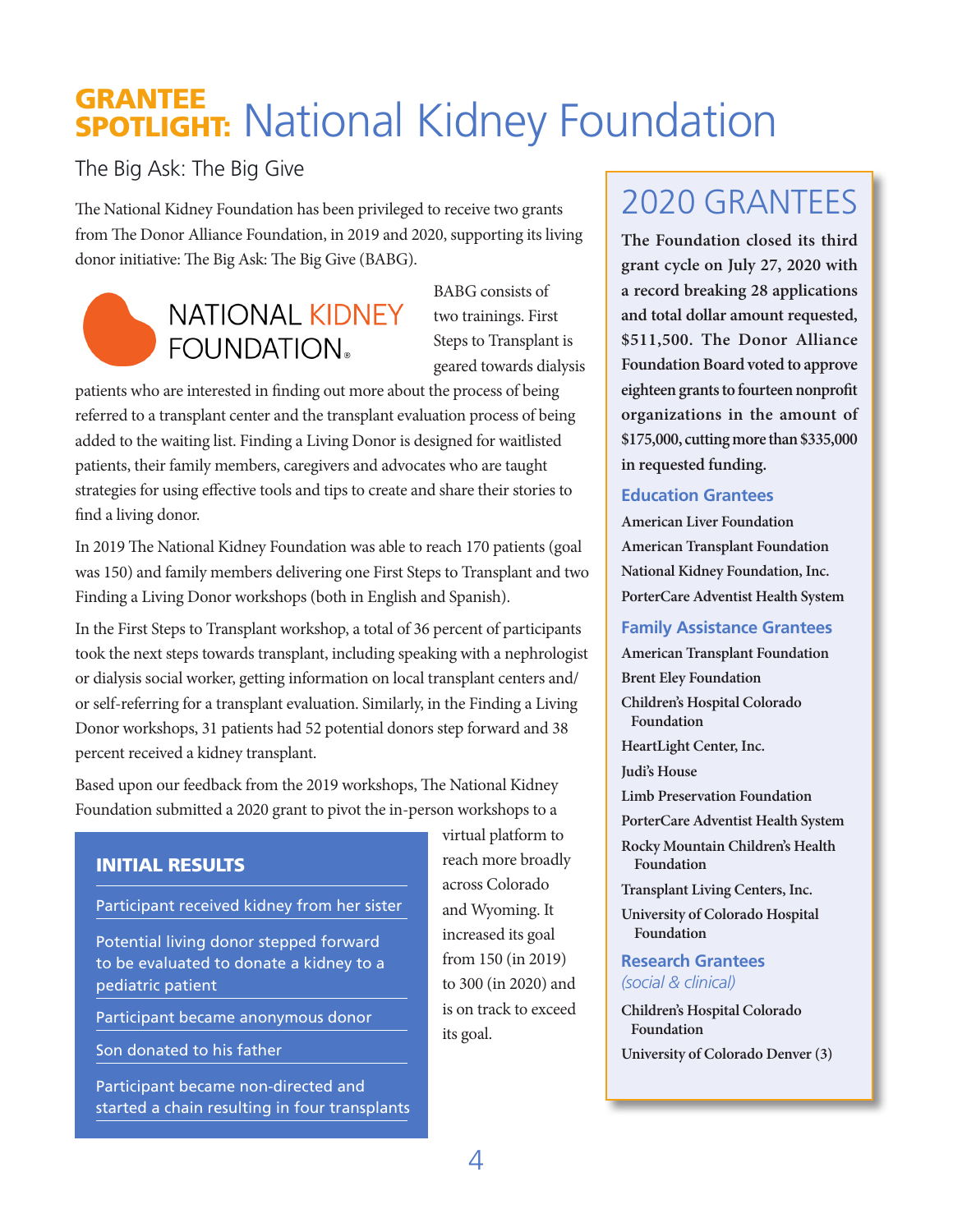### GRANTEE SPOTLIGHT: Brent's Place

#### A Safe-Clean Apartment for 365 Days

Brent's Place provides families experiencing a medical crisis with a gateway to lifesaving care by offering independent living accommodations close to partner hospitals. As the only long-term, family-centered, Safe-Clean housing solution in the Rocky Mountain region, Brent's Place delivers a welcoming space, comprehensive support services, and a caring community to families in search of a medical miracle.



A generous grant from The Donor Alliance Foundation in 2020 dramatically impacted the well-being of resident solid organ transplant families by ensuring those who called Brent's Place "home" in late 2020 and early 2021 received a safe and secure family apartment and comprehensive support care, based on in-depth needs assessments. Thanks to a compassionate community of supporters, these services are offered without length of stay limits and regardless of the family's financial situation.

The Donor Alliance Foundation's gift provided 97 nights in a Safe-Clean apartment for solid organ transplant patients and their families, along with access to respite

"At Brent's Place, the primary objective is to ensure services to patients and families for as long as they need, no matter their financial circumstances. The partnership with The Donor Alliance Foundation directly and significantly impacted our ability to continue filling this critical role for a rapidly growing number of solid organ transplant families," said Sean Meyerhoffer, Brent's Place CEO.



Thanks to a compassionate community of supporters, these services are offered without length of stay limits and regardless of the family's financial situation.

activities that included weekly hot meals and pantry support, music therapy and lessons, craft and recreational activities, holiday and birthday celebrations for each family member, mental health resources, enrichment activities, virtual community gatherings, and more.

Brent's Place anticipates serving 350 families by the close of 2021, including more than 28 solid organ transplant patients (and their 75+ caregivers and siblings), representing a 400 percent increase in this patient population from 2020. As the rate of referrals for patients undergoing solid organ transplantation has increased over the previous year, it is especially impactful to receive funding from The Donor Alliance Foundation to support these specific patients and their loved ones when they need us the most.